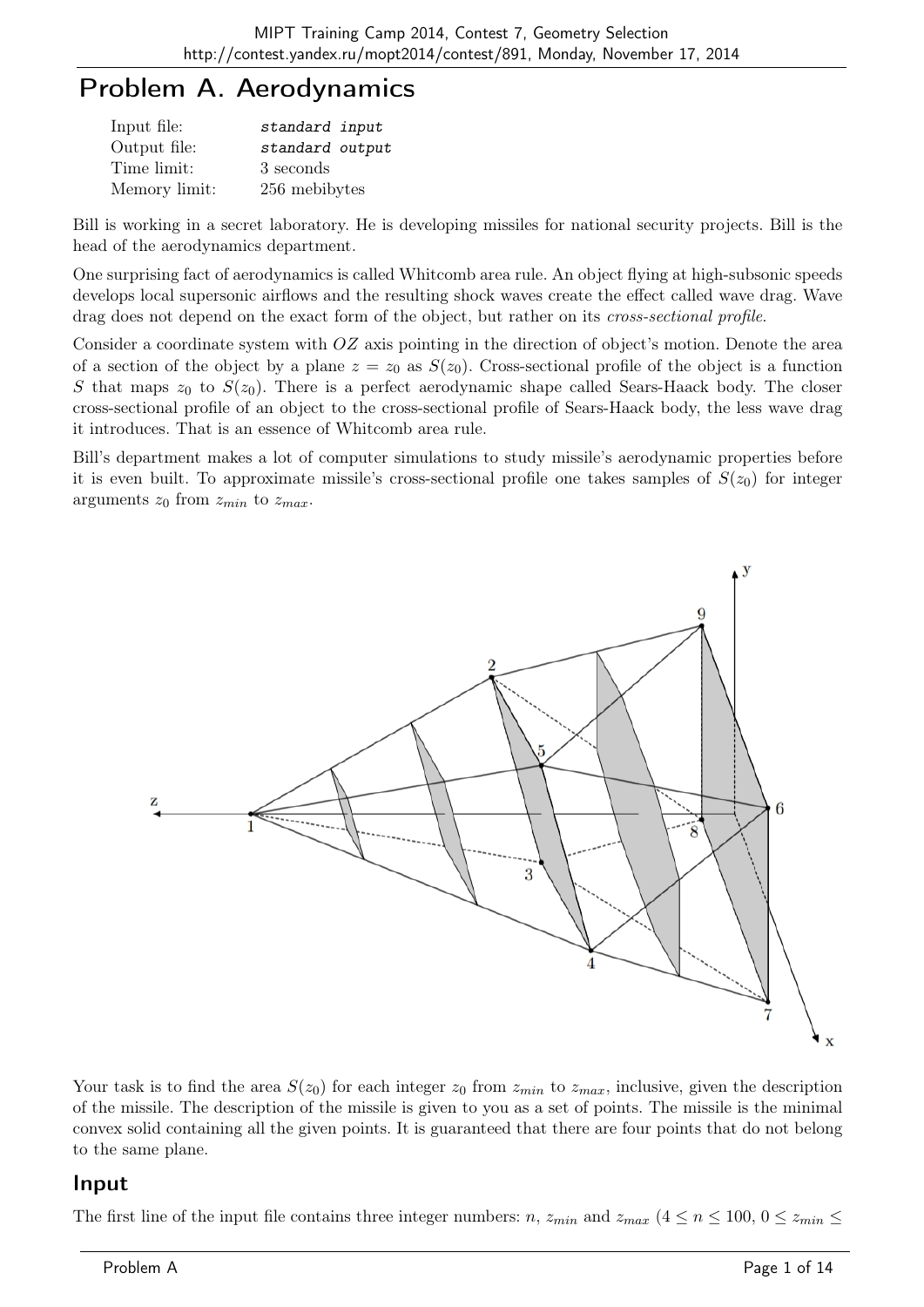$z_{max} \leq 100$ ). The following *n* lines contain three integer numbers each: x, y, and z coordinates of the given points. All coordinates do not exceed 100 by their absolute values. No two points coincide. There are four points that do not belong to the same plane.

### **Output**

For each integer  $z_0$  from  $z_{min}$  to  $z_{max}$ , inclusive, output one floating point number: the area  $S(z_0)$ . The area must be precise to at least 5 digits after decimal point.

| standard input | standard output |
|----------------|-----------------|
| 905            | 16.00000        |
| 005            | 14.92000        |
| $-302$         | 10.08000        |
| $0 - 12$       | 4.48000         |
| 302            | 1.12000         |
| 012            | 0.00000         |
| 220            |                 |
| $2 - 2 0$      |                 |
| $-2$ $-2$ 0    |                 |
| $-2$ 2 0       |                 |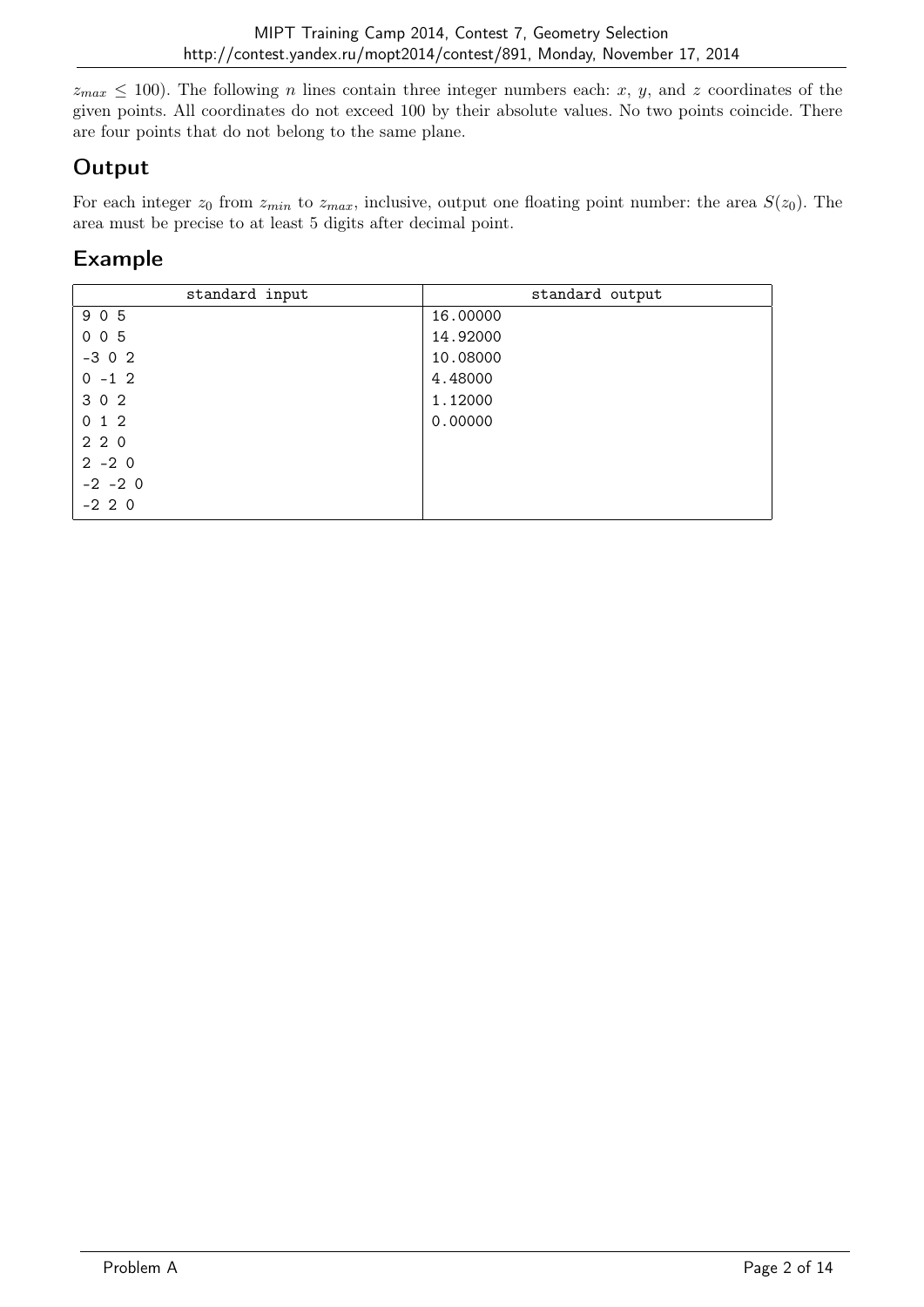## Problem B. Asteroids

| Input file:   | standard input  |
|---------------|-----------------|
| Output file:  | standard output |
| Time limit:   | 1 second        |
| Memory limit: | 256 mebibytes   |

Association of Collision Management (ACM) is planning to perform the controlled collision of two asteroids. The asteroids will be slowly brought together and collided at negligible speed. ACM expects asteroids to get attached to each other and form a stable object.

Each asteroid has the form of a convex polyhedron. To increase the chances of success of the experiment ACM wants to bring asteroids together in such manner that their centers of mass are as close as possible. To achieve this, ACM operators can rotate the asteroids and move them independently before bringing them together.

Help ACM to find out what minimal distance between centers of mass can be achieved.

For the purpose of calculating center of mass both asteroids are considered to have constant density.

#### Input

Input file contains two descriptions of convex polyhedra.

The first line of each description contains integer number  $n -$  the number of vertices of the polyhedron  $(4 \leq n \leq 60)$ . The following *n* lines contain three integer numbers  $x_i, y_i, z_i$  each – the coordinates of the polyhedron vertices  $(-10^4 \le x_i, y_i, z_i \le 10^4)$ . It is guaranteed that the given points are vertices of a convex polyhedron, in particular no point belongs to the convex hull of other points. Each polyhedron is non-degenerate.

The two given polyhedra have no common points.

### **Output**

Output one floating point number  $-$  the minimal distance between centers of mass of the asteroids that can be achieved. Your answer must be accurate up to 10−<sup>5</sup> .

| standard output |
|-----------------|
| 0.75            |
|                 |
|                 |
|                 |
|                 |
|                 |
|                 |
|                 |
|                 |
|                 |
|                 |
|                 |
|                 |
|                 |
|                 |
|                 |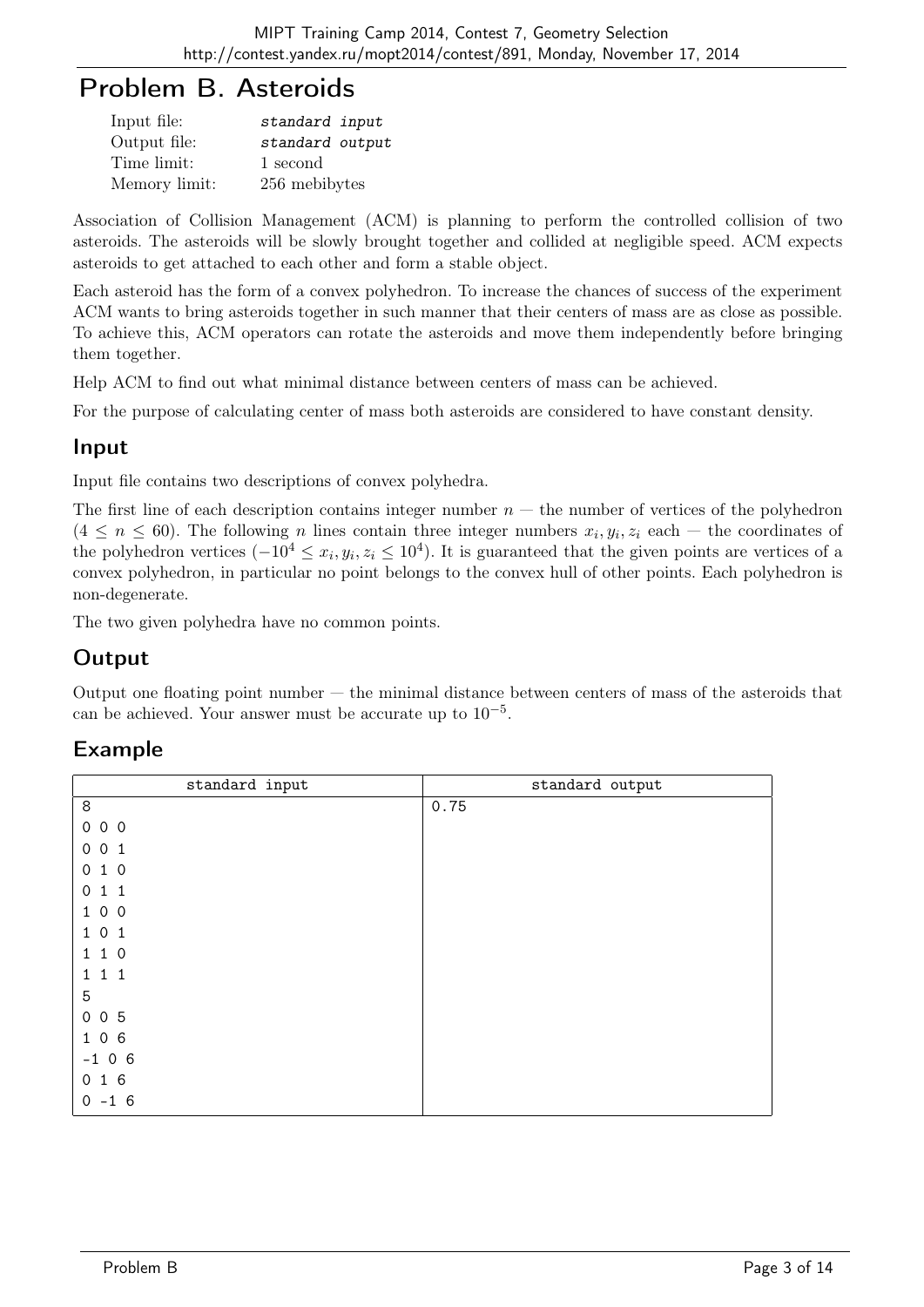# Problem C. Driving Directions

| Input file:   | standard input  |
|---------------|-----------------|
| Output file:  | standard output |
| Time limit:   | 2 seconds       |
| Memory limit: | 256 mebibytes   |

Contrary to the popular belief, alien flying saucers cannot fly arbitrarily around our planet Earth. Their touch down and take off maneuvers are extremely energy consuming, so they carefully plan their mission to Earth to touch down in one particular place, then hover above the ground carrying out their mission, then take off. It was all so easy when human civilization was in its infancy, since flying saucers can hover above all the trees and building, and their shortest path from one mission point to the other was usually a simple straight line — the most efficient way to travel. However, modern cities have so tall skyscrapers that flying saucers cannot hover above them and the task of navigating modern city became quite a complex one. You were hired by an alien spy to write a piece of software that will ultimately give flying saucers driving directions throughout the city. As your first assignment (to prove your worth to your alien masters) you should write a program that computes the shortest distance for a flying saucer from one point to another. This program will be used by aliens as an aid in planning of mission energy requirements.

The problem is simplified by several facts. First of all, since flying saucer can hover above most of the buildings, you are only concerned with locations of skyscrapers. Second, the problem is actually twodimensional — you can look at everything "from above" and pretend that all objects are situated on  $OXY$  Cartesian plane. Flying saucer is represented by a circle of radius r, and since modern cities with skyscrapers tend to be regular, every skyscraper is represented with a rectangle whose sides are parallel to OX and OY axes.

By definition, the location of flying saucer is the location of its center, and the length of the path it travels is the length of the path its center travels. During its mission flying saucer can touch skyscrapers but it cannot intersect them.

At the first picture a flying saucer of  $r = 1$  has to get from point A to point B. The straight dashed line would have been the shortest path if not for skyscraper 1. The shortest way to avoid skyscraper 1 is going around its top right corner, but skyscraper 2 is too close to fly there. Thus, the answer is to go around the bottom left corner of skyscraper 1 for a total path length of 10.570796.

In the second picture it is impossible for a flying saucer of  $r = 2$  to get from point A to point B, since all skyscrapers are too close to fly in between them.

In the third picture flying saucer of  $r = 1$  has to fly in a slalom-like way around two skyscrapers in order to achieve the shortest path of length 11.652892 between A and B.



#### Input

The first line of the input file contains integer numbers r and  $n (1 \le r \le 100, 0 \le n \le 30)$ , where r is the radius of the flying saucer, and  $n$  is the number of skyscrapers. The next line contains four integer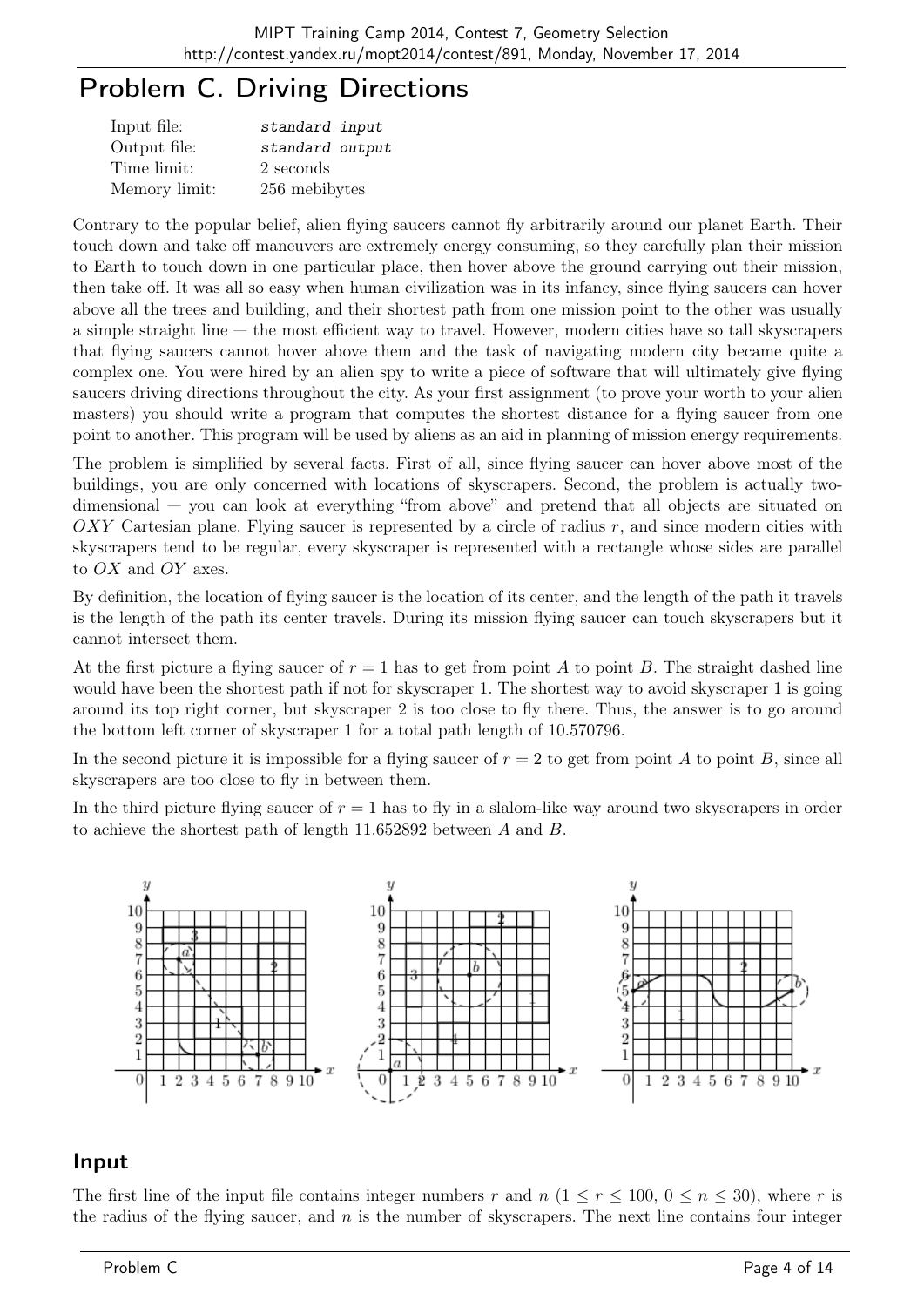numbers  $x_A$ ,  $y_A$ ,  $x_B$ , and  $y_B$  (-1000 ≤  $x_A$ ,  $y_A$ ,  $x_B$ ,  $y_B$  ≤ 1000), where  $(x_A, y_A)$  are the coordinates of the starting point of the flying saucer's mission and  $(x_B, y_B)$  are the coordinates of its finishing point.

The following n lines describe skyscrapers. Each skyscraper is represented by four integer numbers  $x_1$ ,  $y_1, x_2,$  and  $y_2$  (-1000  $\leq x_1, y_1, x_2, y_2 \leq 1000, x_1 < x_2, y_1 < y_2$ ) — coordinates of the corners of the corresponding rectangle.

Skyscrapers neither intersect nor touch each other. Starting and finishing points of the flying saucer's mission are valid locations for flying saucer, that is, it does not intersect any skyscraper in those points, but may touch some of them.

#### **Output**

Write to the output file text "no solution" (without quotes) if the flying saucer cannot reach its finishing point from the starting one. Otherwise, write to the output file a single number  $-$  the shortest distance that the flying saucer needs to travel to get from the starting point to the finishing point. Answer has to be precise to at least 6 digits after the decimal point.

| standard input      | standard output |
|---------------------|-----------------|
| 1 <sub>3</sub>      | 10.570796       |
| 2 7 7 1             |                 |
| 3 2 6 4             |                 |
| 7598                |                 |
| 1859                |                 |
| 2 4                 | no solution     |
| 056<br>$\mathbf{0}$ |                 |
| 8 3 10 6            |                 |
| 5 9 9 10            |                 |
| 1428                |                 |
| 3 1 5 3             |                 |
| $1\quad2$           | 11.652892       |
| 0 5 10 5            |                 |
| 2 2 4 5             |                 |
| 6588                |                 |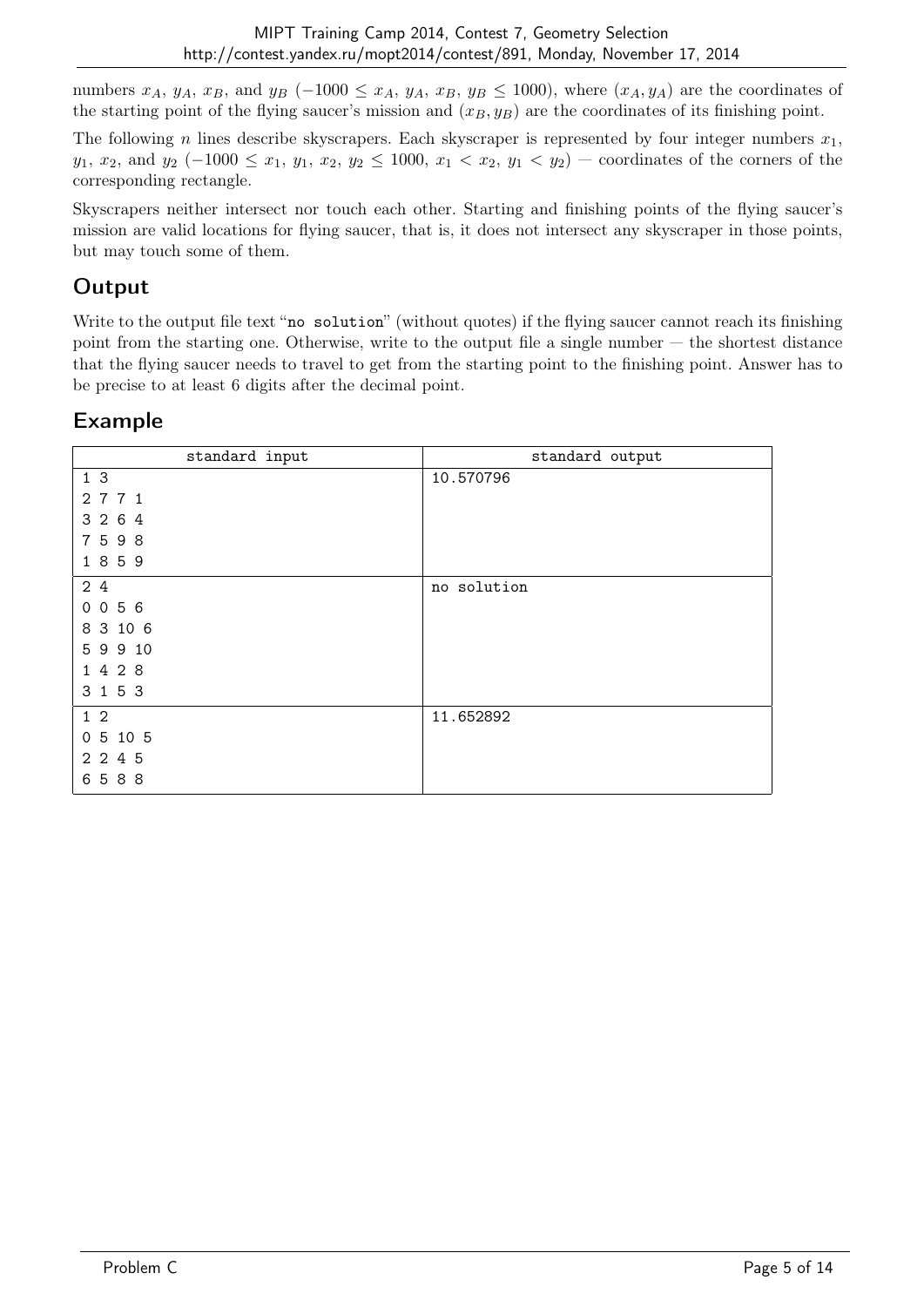# Problem D. Jungle Outpost

| Input file:   | standard input  |
|---------------|-----------------|
| Output file:  | standard output |
| Time limit:   | 1 second        |
| Memory limit: | 256 mebibytes   |

There is a military base lost deep in the jungle. It is surrounded by  $n$  watchtowers with ultrasonic generators. In this problem watchtowers are represented by points on a plane.

Watchtowers generate ultrasonic field and protect all objects that are strictly inside the towers' convex hull. There is no tower strictly inside the convex hull and no three towers are on a straight line.

The enemy can blow up some towers. If this happens, the protected area is reduced to a convex hull of the remaining towers.



The base commander wants to build headquarters inside the protected area. In order to increase its security, he wants to maximize the number of towers that the enemy needs to blow up to make the headquarters unprotected.

#### Input

The first line of the input file contains a single integer  $n (3 \le n \le 50000)$  — the number of watchtowers. The next n lines of the input file contain the Cartesian coordinates of watchtowers, one pair of coordinates per line. Coordinates are integer and do not exceed 10<sup>6</sup> by absolute value. Towers are listed in the order of traversal of their convex hull in clockwise direction.

### **Output**

Write to the output file the number of watchtowers the enemy has to blow up to compromise headquarters protection if the headquarters are placed optimally.

| standard input | standard output |
|----------------|-----------------|
| 3              | 1               |
| 0 <sub>0</sub> |                 |
| 50 50          |                 |
| 60 10          |                 |
| $\overline{5}$ | $\mathbf{2}$    |
| $0\quad 0$     |                 |
| $0$ 10         |                 |
| 10 20          |                 |
| 20 10          |                 |
| 25 0           |                 |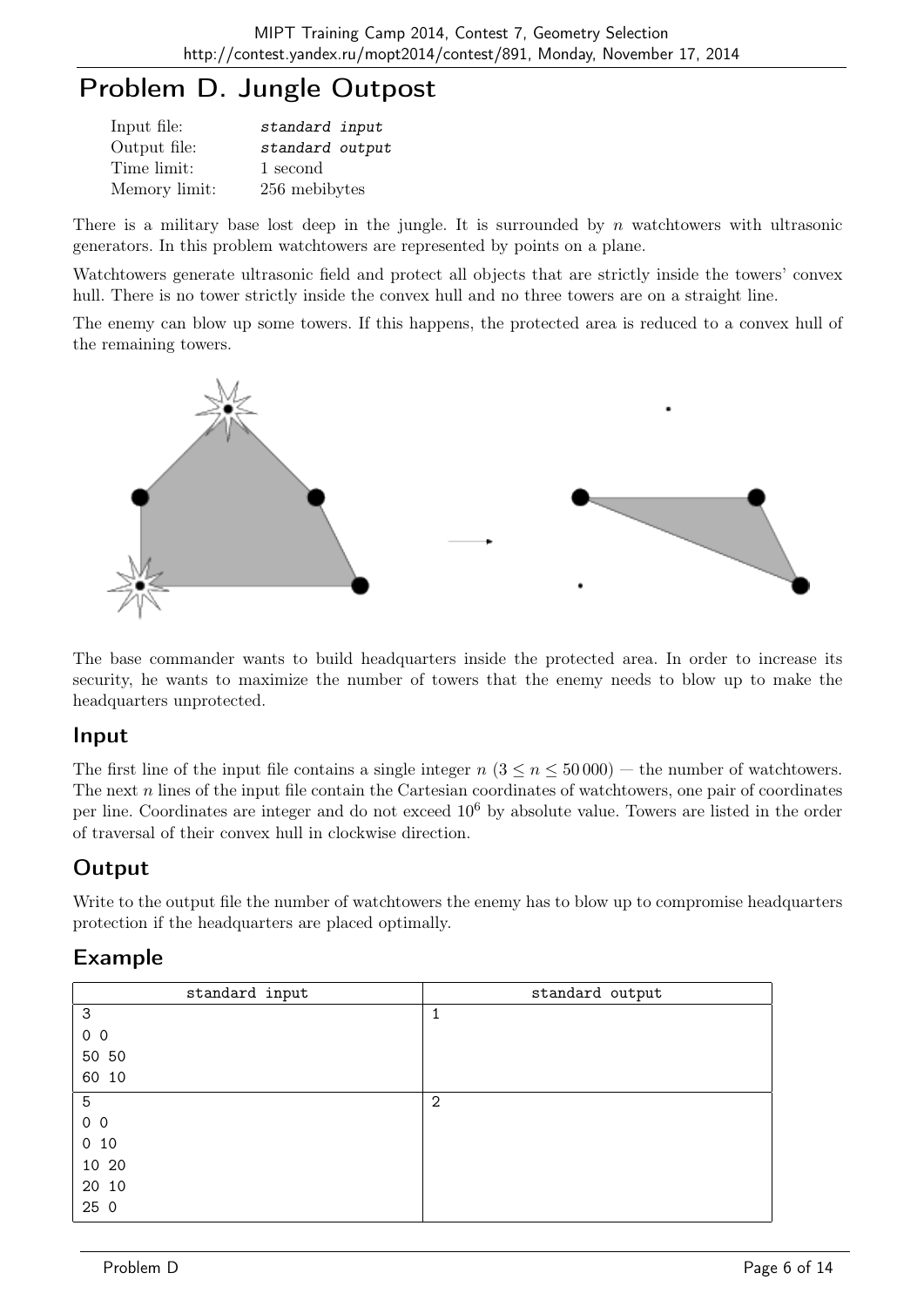## Problem E. Knockdown

| Input file:   | standard input  |
|---------------|-----------------|
| Output file:  | standard output |
| Time limit:   | 1 seconds       |
| Memory limit: | 256 mebibytes   |

The Evil Empire is devising a plan to destroy the world. This plan is called «Operation Knockdown». The plan is to place a number of high-yield nuclear bombs in different places around the world, so that their simultaneous detonation will destroy everything on the planet. For the purpose of planning this operation, bombs have "destruction distance-— the distance from the point of bomb's detonation to all the places where everything is considered destroyed. Places for the bombs have been already selected. Now the Evil Empire wants to minimize the cost of production for the bombs. It is expensive to design atomic bombs tailored for different destruction distances, so the idea is to design a bomb with a specific destruction distance and to produce bombs according to this design for all the selected places. The problem is to find the minimal required destruction distance for the bomb design, so that destruction of the whole world is ensured.



For this problem the world is modeled as a sphere of a unit radius. The coordinates of the selected points for the bombs are specified in geographic coordinate system with latitude  $\phi(-90^{\circ} < \phi < 90^{\circ})$  and longitude  $\lambda(-180° < \lambda \leq 180°)$ . Latitude is the angle between a point and the equator, and longitude is the angle between a point and the prime meridian. The bombs are never placed on the poles, so their latitude is always less than 90 degrees by its absolute value. Distances for destruction purposes are measured on the sphere. For example, the distance between the poles is exactly  $\pi$ . The world is considered destroyed if the distance from any point on the sphere to the closest bomb is less or equal to the destruction radius.

#### Input

The first line of the input file contains a single integer number  $n(1 \leq n \leq 20)$  — the number of the bombs. The following  $n$  lines describe the places of the bombs. Each line contains two integer numbers  $\phi_i$ and $\lambda_i$ (-90° <  $\phi_i$  < 90°, -180° <  $\lambda \leq 180$ °) – latitude and longitude of the bomb. No two bombs are situated in the same place.

### **Output**

Write to the output file a single number  $-$  the minimal destruction radius of the bombs that ensures destruction of the whole world. The answer must be precise up to  $10^{-6}$ .

| standard input | standard output |
|----------------|-----------------|
| 4              | 2.864479        |
| 59 30          |                 |
| 5383           |                 |
| 41 69          |                 |
| 41 41          |                 |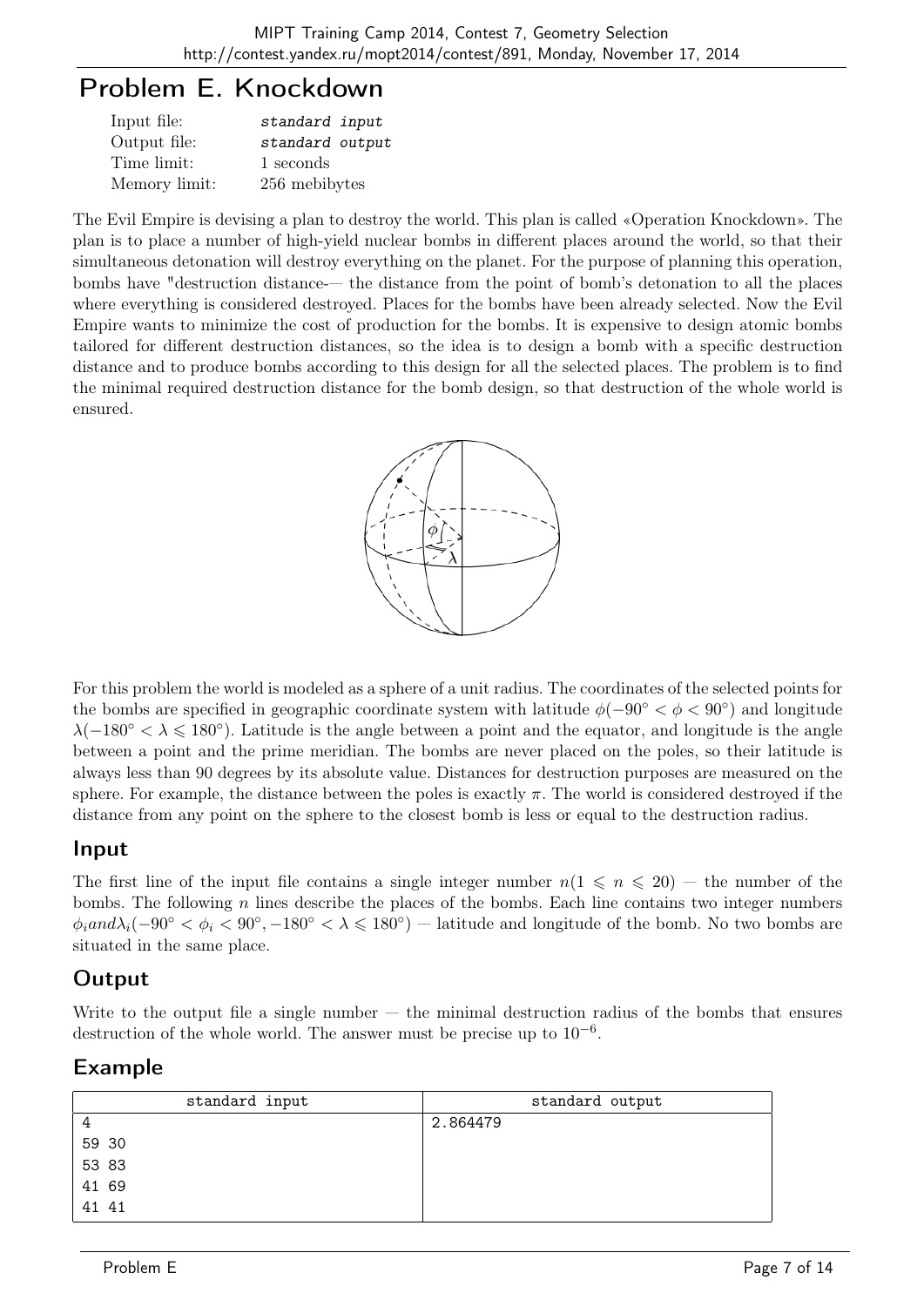# Problem F. Explosion in a Pyramid

| Input file:   | standard input  |
|---------------|-----------------|
| Output file:  | standard output |
| Time limit:   | 1 second        |
| Memory limit: | 256 mebibytes   |

Lich Sandro is standing on the floor of a triangular pyramid at the point  $(x_0, y_0, 0)$ . The vertices of the pyramid have coordinates  $(x_1, y_1, 0), (x_2, y_2, 0), (x_3, y_3, 0), (x_4, y_4, H)$ . He wants to fly to the point  $(x_0, y_0, h)$  and create a spherical force field centered at that point. A rise to the height z takes z units of mana. Creating a field of radius  $r$  takes  $r$  units of mana. If the force field has at least one common point with the walls or floor, then the pyramid collapses. Initially Sandro has  $m$  units of mana. Is this amount sufficient to break the pyramid with a force sfield?

### Input

The first line contains the integers m, h, H  $(1 \leq m, h, H \leq 1000)$ . In the following five lines, you are given the integers  $x_i, y_i, 0 \leq i \leq 4 \ (-1000 \leq x_i, y_i \leq 1000)$ . The point  $(x_0, y_0, h)$  lies strictly inside the pyramid.

## **Output**

Output "YES" if Sandro can break the pyramid with a force field, otherwise output "NO".

| standard input  | standard output |
|-----------------|-----------------|
| 13 6 30         | <b>YES</b>      |
| 6 6             |                 |
| 0 <sub>0</sub>  |                 |
| 030             |                 |
| 30 0            |                 |
| 0 <sub>0</sub>  |                 |
| 11 6 30         | NO              |
| 6 6             |                 |
| 0 <sub>0</sub>  |                 |
| 0 <sub>30</sub> |                 |
| 30 0            |                 |
| 0 <sub>0</sub>  |                 |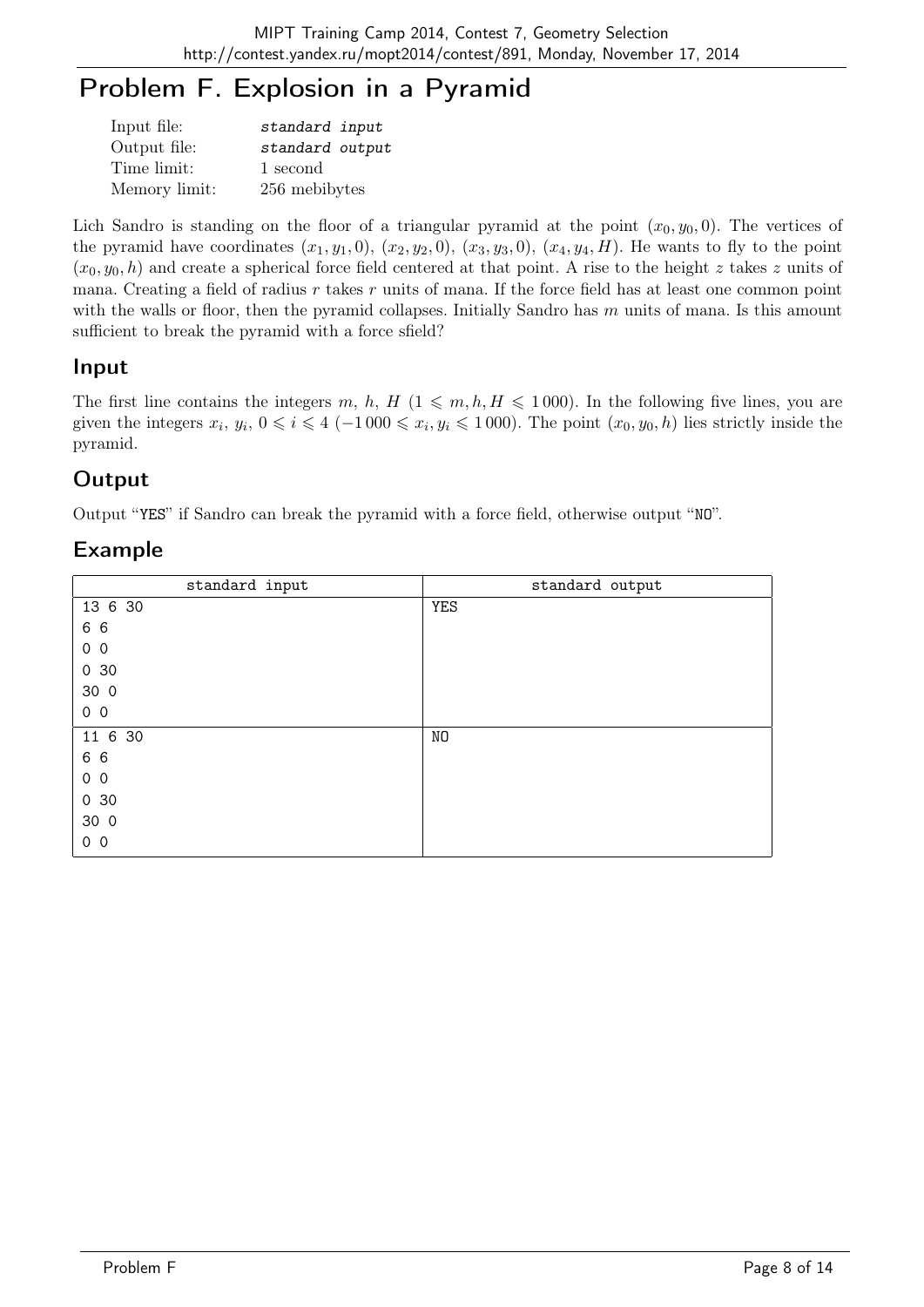# Problem G. Farmland on Mars

| Input file:   | standard input  |
|---------------|-----------------|
| Output file:  | standard output |
| Time limit:   | 1 second        |
| Memory limit: | 256 mebibytes   |

Alexey Ivanovich decided to sell his farmland on Mars and return to his dear Venus. His farmland has the shape of a flat rectangular triangle ABC, which contains a narrow straight irrigation channel AF. Unfortunately, Alexey Ivanovich didn't manage to find a buyer quickly. It turned out that cottagers wanted to buy only farmlands with through irrigation channel, i.e., a channel having exactly two common points with a border line of a farmland.



Alexey Ivanovich realized that he could divide his farmland into several smaller ones and sell them separately. He decided to divide the initial farmland into two identical triangular farmlands of the same shape by drawing an altitude to the hypotenuse. Then he would consider the half containing F inside and do the same-draw another altitude to the hypotenuse and consider the smaller farmland containing point F. The process would go on until point F is on another altitude, or until the size of the new farmlands is negligibly small.

Help Alexey Ivanovich to count the total area of all resulting farmlands which he will be able to sell.

#### Input

Let's introduce the coordinates in such a way that point A has the coordinates  $(0, 0)$ , point B has the coordinates (10, 0), and point C has coordinates (10, 10). The only line contains real numbers x and y that are coordinates of point  $F (0 < y < x < 10)$ . Numbers x and y are specified with at most three digits after decimal point.

### **Output**

Output the total area of the farmlands fit for sale with absolute or relative error of at most  $10^{-3}$ .

| standard input | standard output |
|----------------|-----------------|
| 8.125 4.375 "  | 29.6875         |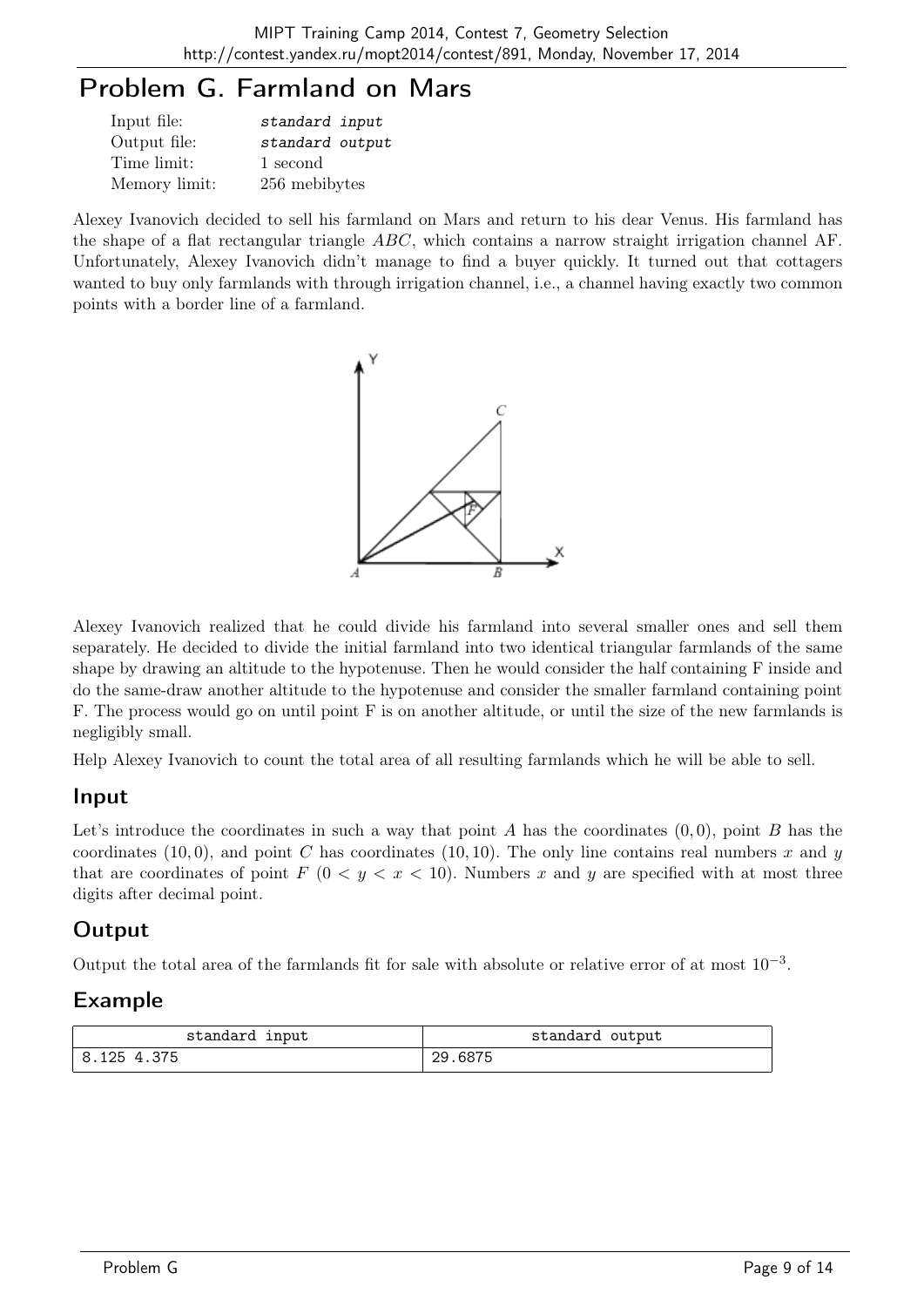# Problem H. Job or joy

| Input file:   | standard input  |
|---------------|-----------------|
| Output file:  | standard output |
| Time limit:   | 1 second        |
| Memory limit: | 256 mebibytes   |

How much time can you solve problems non-stop? Sometimes you want to rest, but now is just not the time. It is necessary to collect your thoughts in a fist and snatch victory from your rivals. This problem is designed to separate the merely good teams from the Champions, those who expect to get into the top ten from those who do not intend to take a place below the first. Since the number of enemies who are going to find the author of this tightly introduction to express what they think about him, grows, let's get down to business.

An undirected graph is given. Some queries follow. A query is a pair of vertices. For each query, find out if there exist at least three edge-disjoint paths from the first vertex to the second.

### Input

In first line there are two integers n and  $k$  ( $1 \leq n, k \leq 100000$ ) — number of vertices and edges in the graph. The next k lines describe edges by pair of connected vertices a, b  $(1 \leq a, b \leq n)$ . Edges connect different vertices and there is at most one edge between any two vertices. In the next line, there is number of queries  $q$   $(0 \le q \le 100000)$ . Each of the next q lines contains two integers a,  $b$   $(a \ne b, 1 \le a, b \le n)$  – pair of vertices for which it is required to find out if there exist three distinct paths between them such that none of them share an edge.

### **Output**

For each query, output a single line with either "Yes" if such three paths exist, or "No" otherwise.

| standard input | standard output    |
|----------------|--------------------|
| 69             | No                 |
| $1\,$ $2\,$    | Yes                |
| 15             | Yes                |
| $1\,4$         | $\rm\thinspace No$ |
| 16             | No                 |
| 2 3            | $\rm\thinspace No$ |
| 3 4            | Yes                |
| 35             | $\rm\thinspace No$ |
| 4 5            | No                 |
| 4 6            |                    |
| 9              |                    |
| $1\,$ $2\,$    |                    |
| 1 <sup>3</sup> |                    |
| 15             |                    |
| 2 4            |                    |
| 5 6            |                    |
| 36             |                    |
| 3 4            |                    |
| 26             |                    |
| 2 <sub>3</sub> |                    |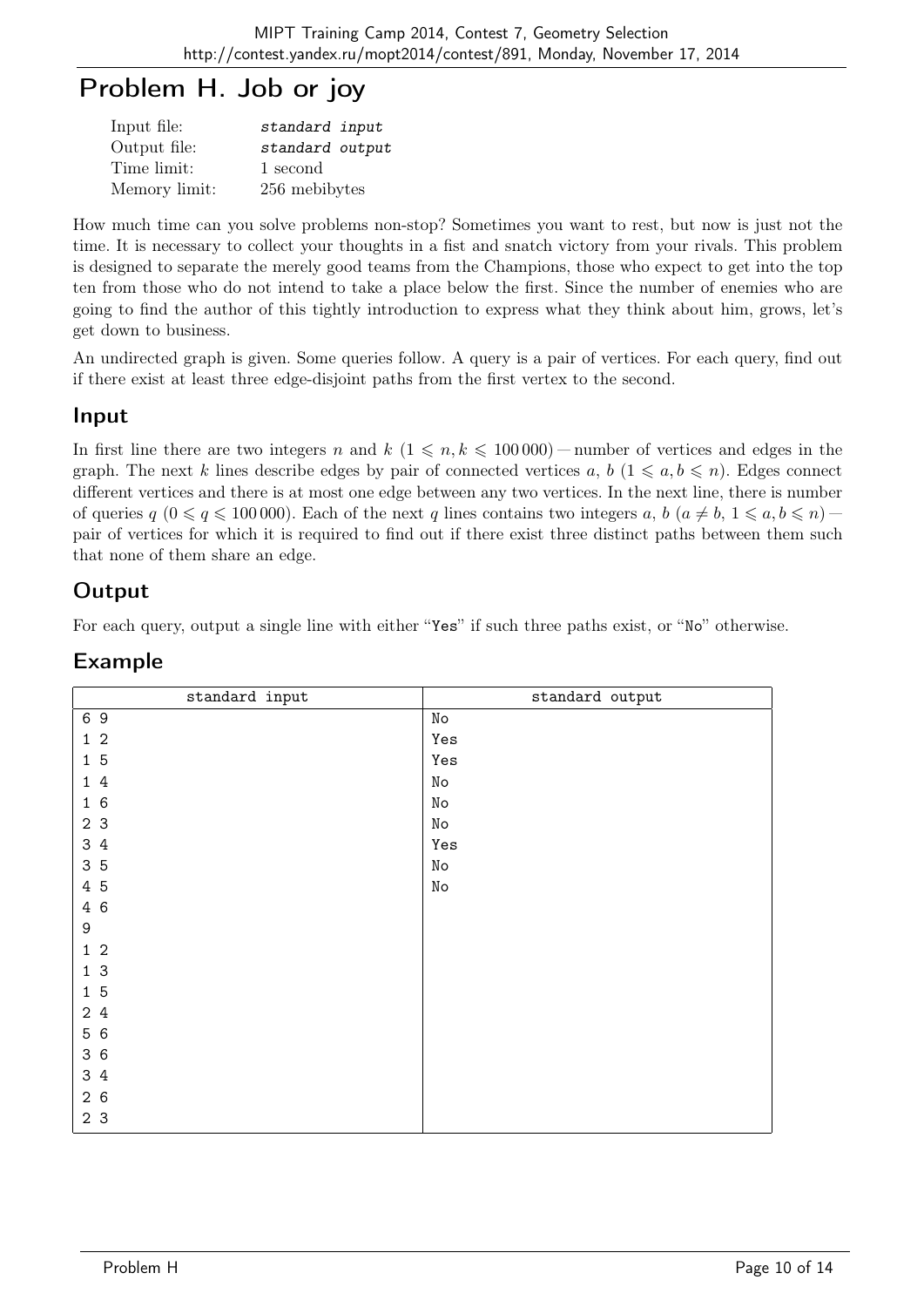# Problem I. Area of half-planes' intersection

| Input file:   | standard input  |
|---------------|-----------------|
| Output file:  | standard output |
| Time limit:   | 2 seconds       |
| Memory limit: | 256 megabytes   |

Given  $n$  half-planes

 $a_ix + b_iy < c_i, \ 1 \leq i \leq n.$ 

Determine the area of their intersection.

#### Input

The first line contains the integer  $n (1 \le n \le 5 \cdot 10^5)$ . Each of the next n lines contains three integers  $a_i$ ,  $b_i$  и  $c_i$   $(-10^4 \le a_i, b_i, c_i \le 10^4, a_i^2 + b_i^2 > 0)$ .

## **Output**

Output the area of the intersection of the half-planes or "-1", if it is infinite. Absolute or relative error should not exceed  $10^{-6}$ .

| standard input | standard output |
|----------------|-----------------|
| 3              | 2.0000000000    |
| $0 - 1 0$      |                 |
| $-100$         |                 |
| 1 1 2          |                 |
|                | $-1$            |
| 1 1 0          |                 |
| $\overline{2}$ | $\Omega$        |
| 1 2 3          |                 |
| $-1$ $-2$ $-3$ |                 |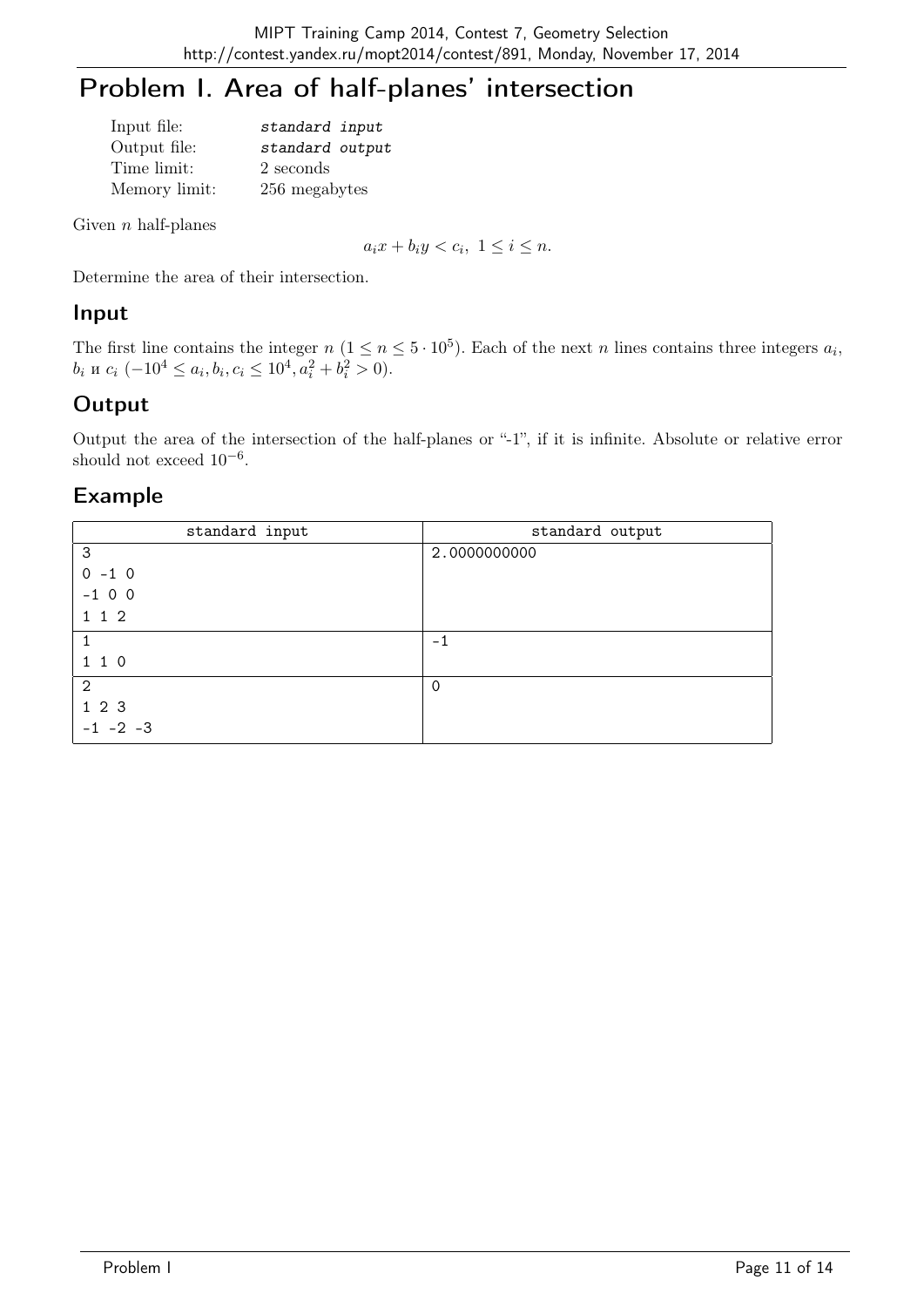# Problem J. Convex Hull 3D

| Input file:   | standard input  |
|---------------|-----------------|
| Output file:  | standard output |
| Time limit:   | 1 second        |
| Memory limit: | 256 mebibytes   |

Given *n* random points in 3D, find their convex hull.

#### Input

The first line contains the integer  $n (10 \le n \le 10^5)$ . The next n lines contain the coordinates of the points in the format " $x_i$   $y_i$   $z_i$ ". The coordinates are integer, and their absolute values do not exceed  $10^4$ .

It guaranteed, that the points are generated with a random generator. The coordinates are independently and uniformly distributed on the segment  $[-10^4, 10^4]$ .

## **Output**

Output a single integer, equal to the volume of the convex hull, multiplied by 6.

| standard input       | standard output |
|----------------------|-----------------|
| 10                   | 4505172836672   |
| 1824 1872 -5894      |                 |
| $-5449$ 7960 $-8062$ |                 |
| 8913 -6654 -9250     |                 |
| $-2411$ 4967 $-1802$ |                 |
| 2552 427 7151        |                 |
| 6321 -9597 -2138     |                 |
| 6728 2094 -1638      |                 |
| 2040 542 8862        |                 |
| 4309 -7677 -9093     |                 |
| 9938 71 -768         |                 |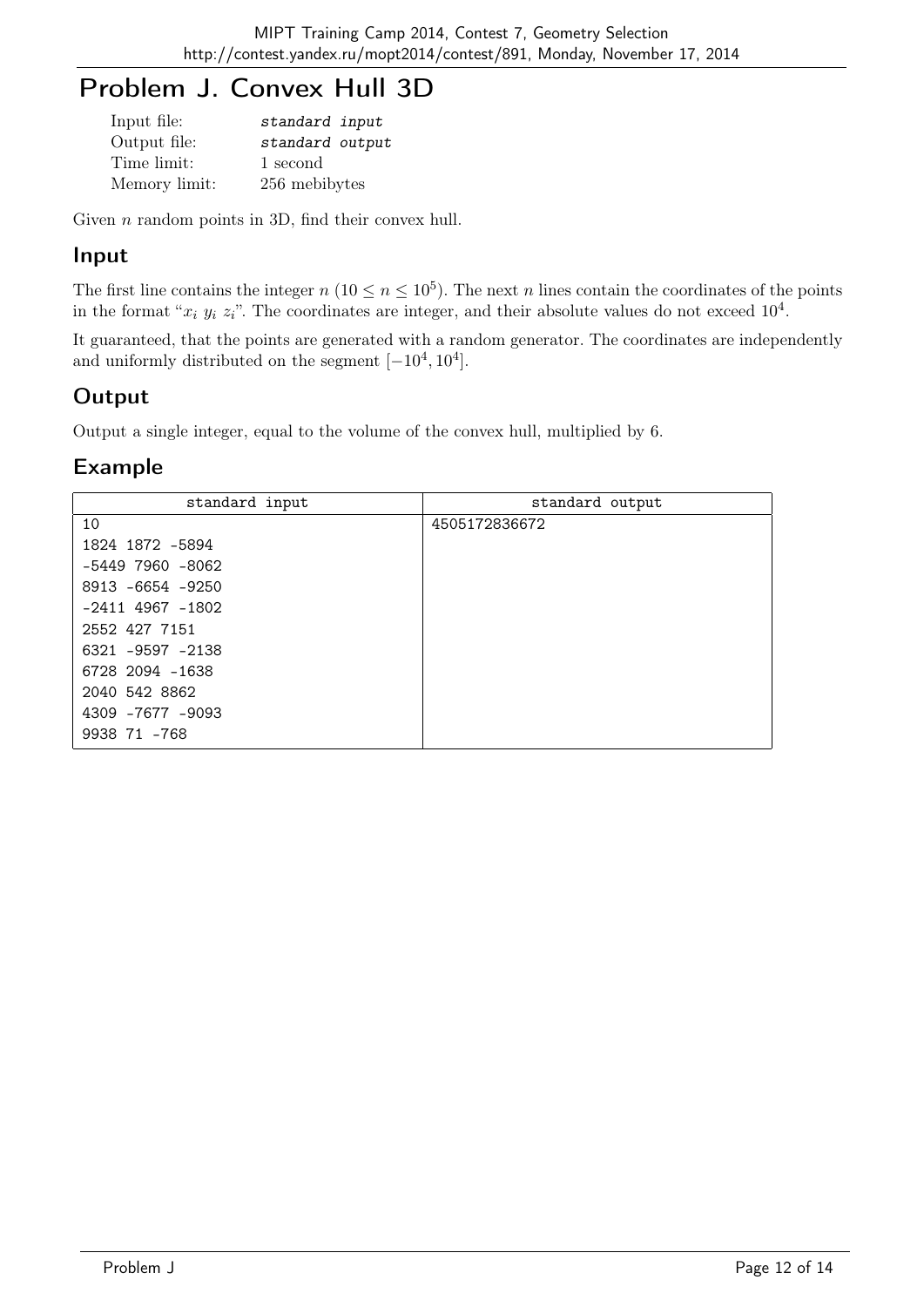## Problem K. Wall

| Input file:   | standard input  |
|---------------|-----------------|
| Output file:  | standard output |
| Time limit:   | 1 second        |
| Memory limit: | 256 mebibytes   |

A number of points are placed in a four-dimensional space. We can add new points.

At all times all points are surrounded by a single connected wall of a finite size. The wall splits the space into two parts: everything that's within it and all that's outside. The wall is built so that:

- 1. All the points are within the wall.
- 2. There is a straight path between any two points within the wall, not crossing the wall.
- 3. The set of points within the wall is minimal as long as the conditions 1 and 2 are met.

When a new point is added, the wall has to be rebuilt if the point lies outside it. Your task is to define whether wall reconfiguration is necessary for every newly added point.

It is guaranteed that a new point is always built either outside of the existing wall or within it. Moreover, the distance from the new point to the wall is always greater than  $10^{-3}$ . No two points coincide.

#### Input

The process begins with five points with the coordinates  $(x_1, y_1, z_1, w_1)$ ,  $(x_2, y_2, z_2, w_2), \ldots, (x_5, y_5, z_5, w_5)$ , which are defined in the first five lines of the input file. The initial 4D volume within the wall is strictly positive.

The second line contains an integer  $N$  — the number of newly added points  $(1 \le N \le 800)$ . Each of the following  $N$  lines contains four integers  $-$  the coordinates of a added point. The absolute value of each coordinate does not exceed 5000.

### **Output**

The output file must contain N lines. The K-th line must contain the word "Rebuild", if wall reconfiguration is necessary after adding K-th point, and the word "Ignore" otherwise  $(1 \leq K \leq N)$ .

| standard input | standard output |
|----------------|-----------------|
| 0 0 0 0        | Ignore          |
| 8000           | Rebuild         |
| 0800           | Rebuild         |
| 0080           | Ignore          |
| 0008           | Rebuild         |
| 5              |                 |
| 1 2 2 2        |                 |
| 2 2 3 2        |                 |
| 8888           |                 |
| 3534           |                 |
| $-1$ 3 7 2     |                 |